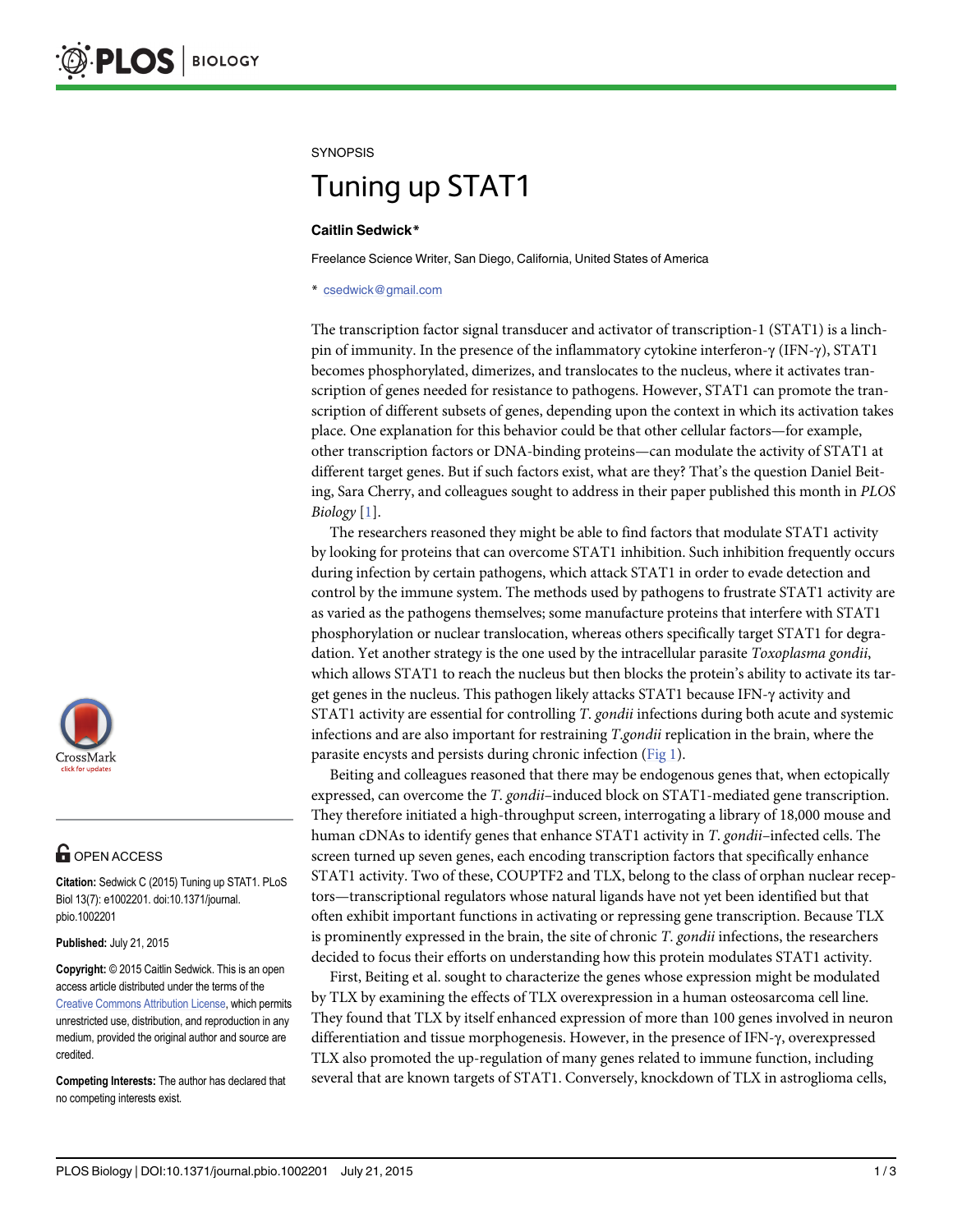<span id="page-1-0"></span>

[Fig 1.](#page-0-0) T. gondii cysts containing thousands of parasites (in red) can develop in many vertebrate tissues, such as the mouse brain. Image credit: Jitender P. Dubey.

doi:10.1371/journal.pbio.1002201.g001

which express high levels of TLX endogenously, strongly attenuated transcription of a subset of IFN-γ-responsive genes, some of which are also targets of STAT1.

The authors next investigated what features of TLX are needed for potentiation of STAT1 targets and showed that both the protein's DNA binding domain and its presumptive ligand binding domain were required to modulate STAT1-mediated transcription. Further, they found that TLX works by increasing the amount of phosphorylated STAT1 present at the promoter regions of certain STAT1 target genes. Together, these data suggest that TLX may modulate expression of a subset of STAT1 targets by binding to DNA and helping recruit STAT1 or increase its occupancy at particular targets to initiate transcription.

Finally, because TLX appears to be intimately involved in immune signaling by IFN-γ and STAT1, the authors investigated what happens to TLX during T. gondii infections. Strikingly, examination of brains of T. gondii-infected mice showed that TLX expression was strongly enhanced in many different cell types near encysted parasites. What's more, TLX proved to be important for defense against T. gondii, as shown by the fact that the knockout of the protein in adult mice impaired the secretion of a cytokine important for T cell activation. Loss of TLX in the brain also increased parasite burden in chronically infected animals.

Together, these data demonstrate that TLX is a STAT1 transcriptional enhancer important for protection from T. gondii infection. Might TLX itself be targeted for attack by T. gondii or